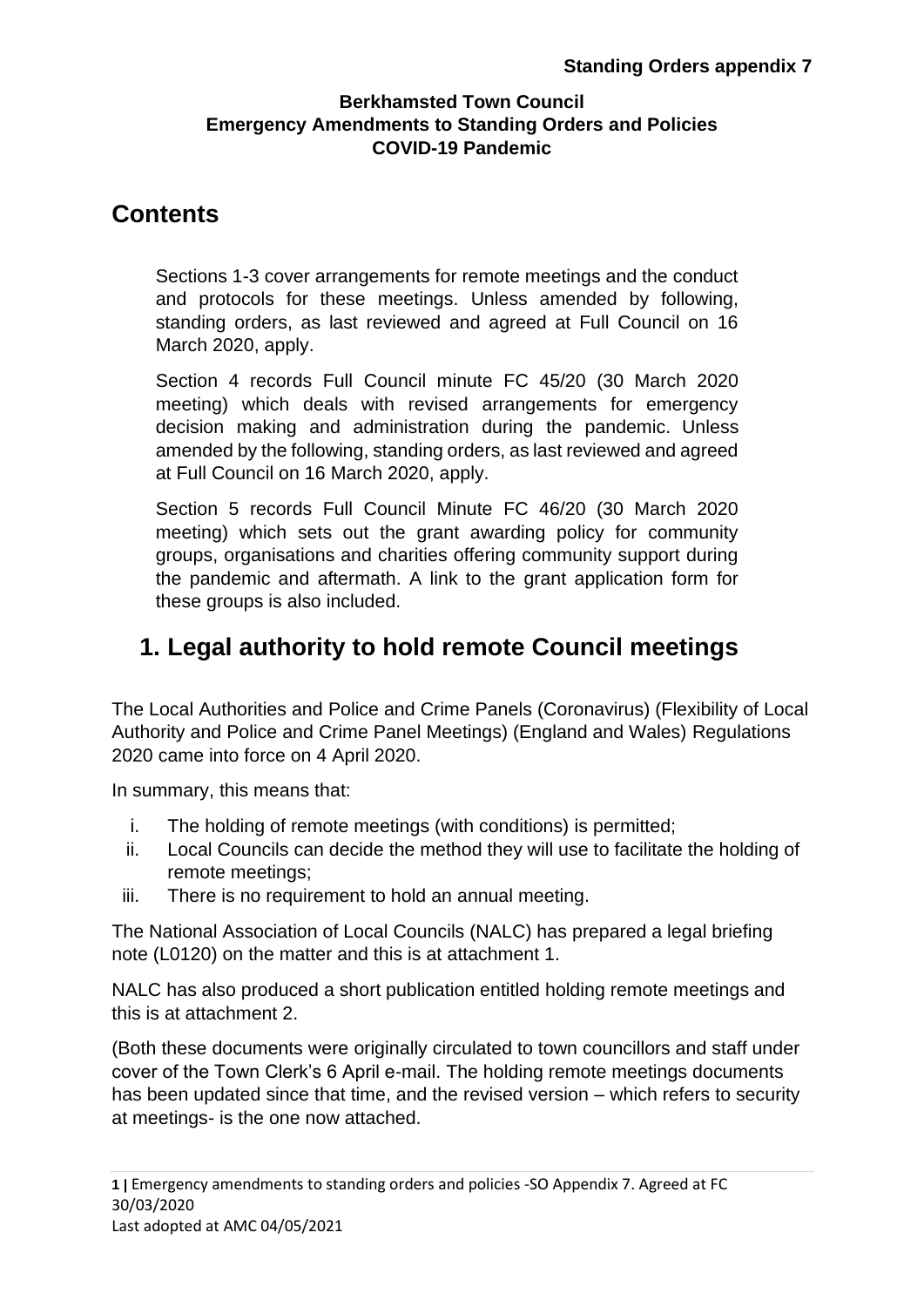# **2. Arrangements for meetings and attending meetings**

Arrangements for issuing the notice, summons and agenda for the meeting are unchanged. The agenda will be posted on the website although it is no longer necessary to place agenda during this interim period on notice boards. There is still a requirement to meet the necessary quorum and to submit apologies for absence. Members of the public can attend as can members of the press. Standing orders relating to chairing the meeting, voting, conduct of debate still apply. Minutes will be issued in the normal way.

Councillors, officers and members of the public (including the press) can no longer attend physical meetings. Until notified otherwise by HM Government meetings will be conducted via a remote videoing conference (currently Zoom).

In view of the current restrictions in place due to the Covid-19 pandemic members of the public will not have the opportunity to attend a physical meeting. In addition to the agenda, councillors will also receive an e-mail invitation to join the meeting via Zoom. Members of the public can also attend and, if they wish, speak for two minutes under the public participation session. As with a physical meeting, they will be asked to leave should any matters of a confidential nature be discussed, in accordance with Section 1 of the Public Bodies (Admission to Meetings) Act 1960.

Each meeting will have a unique number and password and these log-in details will be made available to councillors on the day of the meeting. Anyone wishing to speak at this meeting should contact the Town Clerk or Deputy Town Clerk. Residents can also e-mail comments which will be forwarded to councillors. Contact details are as follows:

For Town Planning Committee meetings contact: [deputyclerk@berkhamstedtowncouncil.gov.uk;](mailto:deputyclerk@berkhamstedtowncouncil.gov.uk)

Tel: 01442 800146

For Full Council and other committee meetings: [townclerk@berkhamstedtowncouncil.gov.uk;](mailto:townclerk@berkhamstedtowncouncil.gov.uk)

#### Tel: 01442 800152

Members of the public wishing to speak or comment will be asked to confirm their name, their address in Berkhamsted and details of any items on the agenda that they may wish to speak about. The cut off point for requests to speak is 12 noon on the day of the meeting. Members of the press wishing to attend will be asked for their contact details and e-mail address.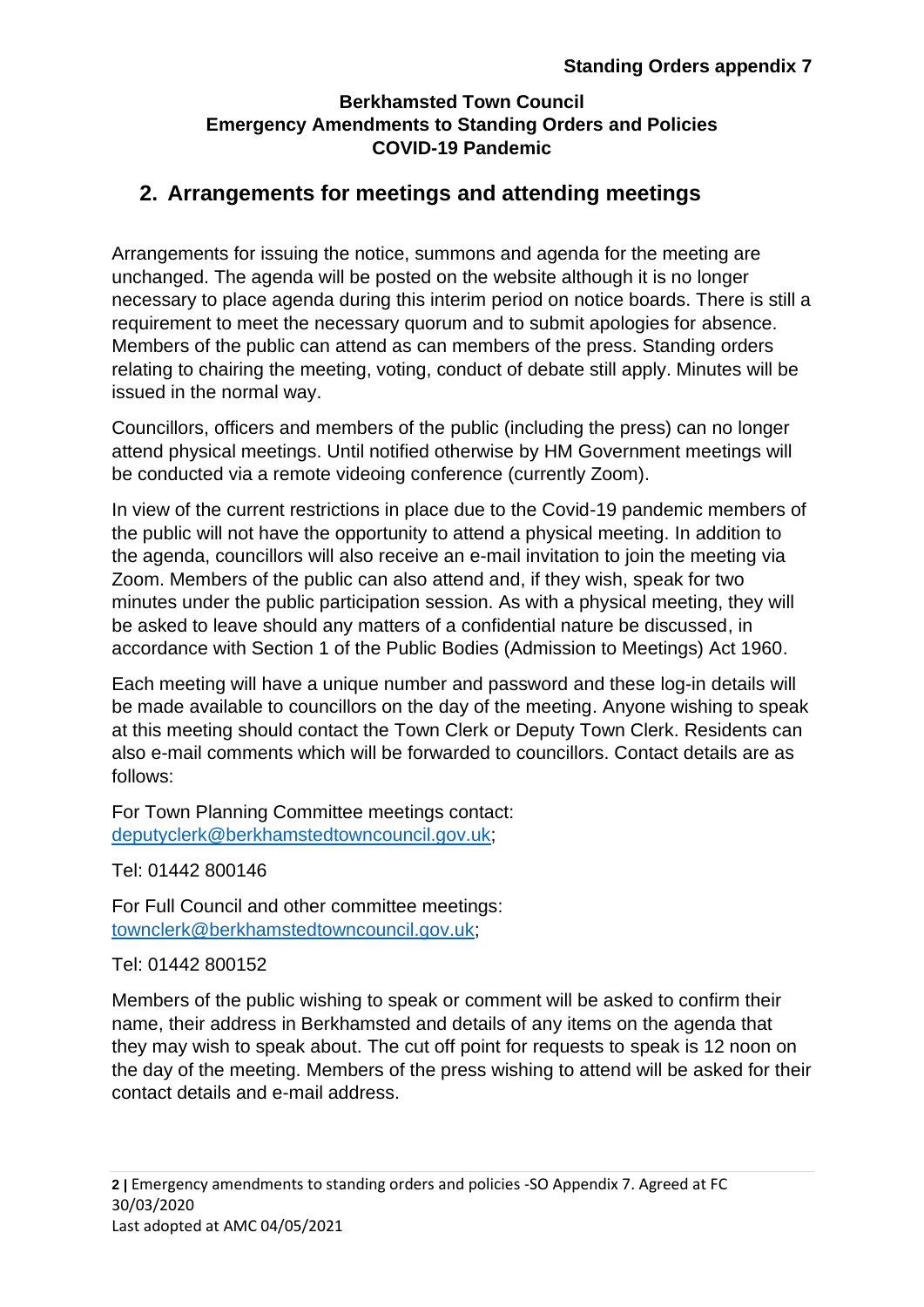#### *3.1 Logging in and co-hosts*

The officer acting as host should log in 15 minutes before the start of the meeting with the co-host and councillors logging in ten minutes prior to the meeting start time to allow for a prompt start. To facilitate the smooth running of a meeting and to allow for the officer to take accurate minutes, whenever possible there should always be a meeting co-host to help in the operation of the software controls. For example, admitting attendees (including any members of the press or public), muting and unmuting as required. The Clerk and Deputy Clerk will co-host for each other as required.

#### *3.2 Starting the meeting and introducing guest speakers/members of the public*

The Chair should introduce the meeting as a formal meeting of the council as they would at a physical meeting. Members of the press and public, including any guest speakers, should be kept in the Zoom 'waiting room' until the meeting has commenced. They will be sent a private chat message by the co-host to acknowledge their presence and to advise that they will be granted access once the meeting commences. As with physical meetings, members of the public will be given the opportunity to speak during public participation, but will not be permitted, unless invited to do so by the Chair, to speak at other times.

#### *1.3 Attendance sheets*

Councillors are unable to sign these sheets at virtual meetings. The officer running the meeting will complete a sheet reflecting attendees, apologies for absence and absence. The officer completing the sheet will sign and date it. This will then be placed in the folder of signed attendance sheets at the earliest opportunity.

#### *1.4 Signing minutes*

The approval of minutes of previous meetings will proceed as normal. Once the minutes have been approved as a correct record the Chair is then able to sign then as such. If a paper copy is not available at the remote meeting, the Chair will sign them physically at the earliest opportunity following which they will be placed, at the earliest opportunity, in the signed minute folder.

# *1.5 Declarations of interest*

Declarations of interest are made in the usual way. A councillor that has declared a prejudicial interest or disclosable pecuniary interest, as set out in the Town Councils Code of Conduct (Part 2 – Members' Interests), that requires them to leave the meeting, will be placed in the waiting room during discussion of the relevant agenda item. On conclusion of the item for which the declaration is made the councillor will be allowed to return to the meeting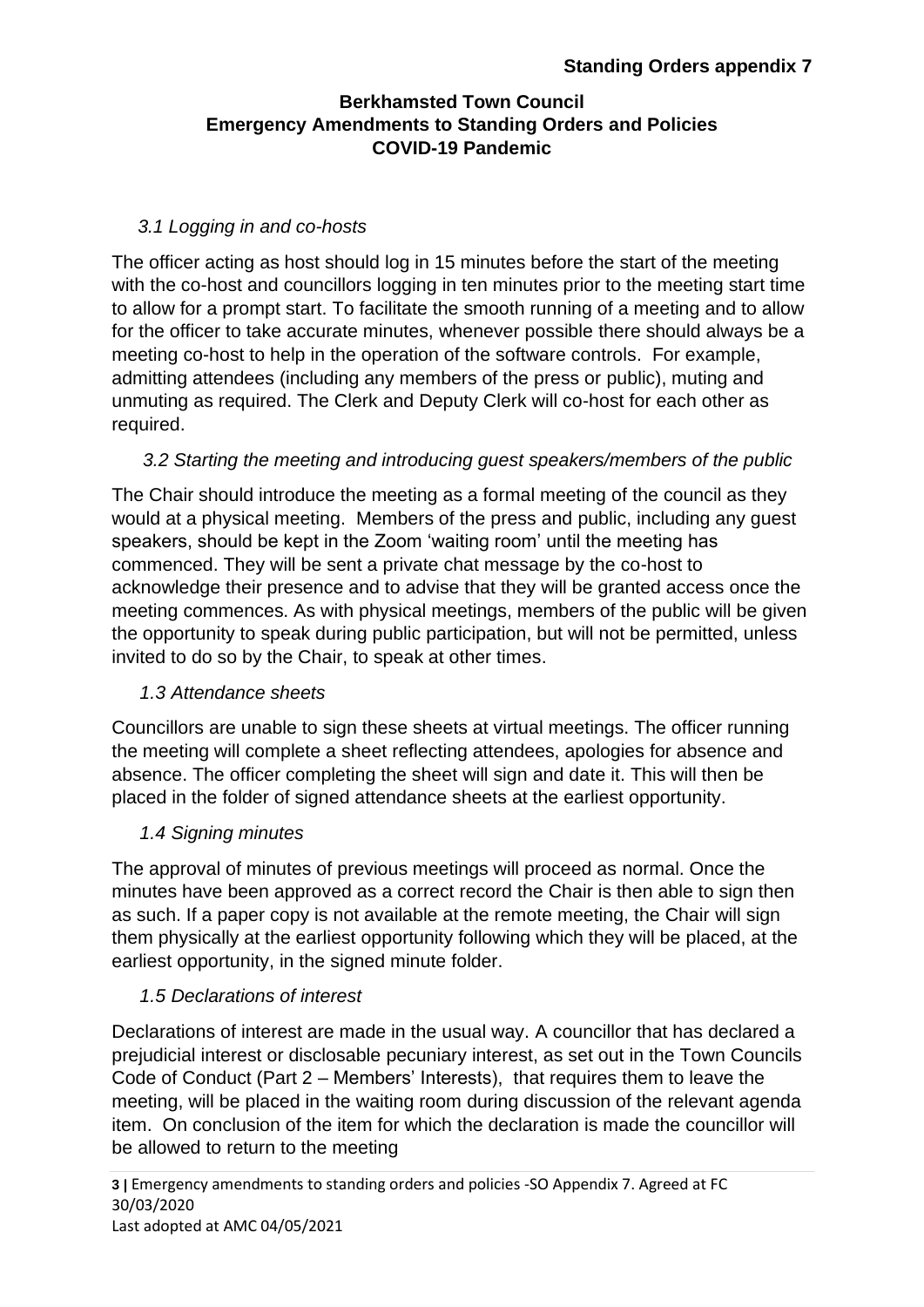### *1.6 Speaking and voting*

Attendees wishing to speak should raise their (physical) hand until the Chair confirms it is their turn. Members, (including the public) should mute their device if possible when they are not speaking to limit attendees speaking over each other.

If a counted vote is required on an item, then members should keep their hand raised until the officer verifies that all votes have been recorded.

#### *1.7 Exclusion of press and public*

As with physical meetings press and public must leave if the items that follow fall within the scope of Section 1 of the Public Bodies (Admission to Meetings) Act 1960. This requires members of the public and press be excluded for the remainder of the meeting, because it is likely that publicity would prejudice the public interest by reason of the confidential nature of the business or for other special reasons stated in the resolution, arising from the nature of the business or proceedings. Additionally, recording the proceedings is required to stop so doing so once a resolution to exclude members of the press and public has been made.

# **3. Changes to administration and decision making during the emergency as agreed at Full council on 30 March 2020**

*4.1 Minute FC 45/20 is set out below:* 

# **CORONAVIRUS**

#### **FC 45/20 Arrangements for meetings and Town Council administration and decision making during the COVID-19/Coronavirus Emergency**

The arrangements were discussed thoroughly**.** It was then **RESOLVED** that for the period during which emergency measures are in place to limit the impact of the Coronavirus pandemic, the following procedures are to be implemented:

- (i) A de minimis approach will be taken in the preparation of the agenda for Full Council, Standing Committees and Working Parties (if meetings go ahead);
- (ii) Such meeting will be conducted via e-mail or through remote meeting technology. It was noted that the anticipated

**4 |** Emergency amendments to standing orders and policies -SO Appendix 7. Agreed at FC 30/03/2020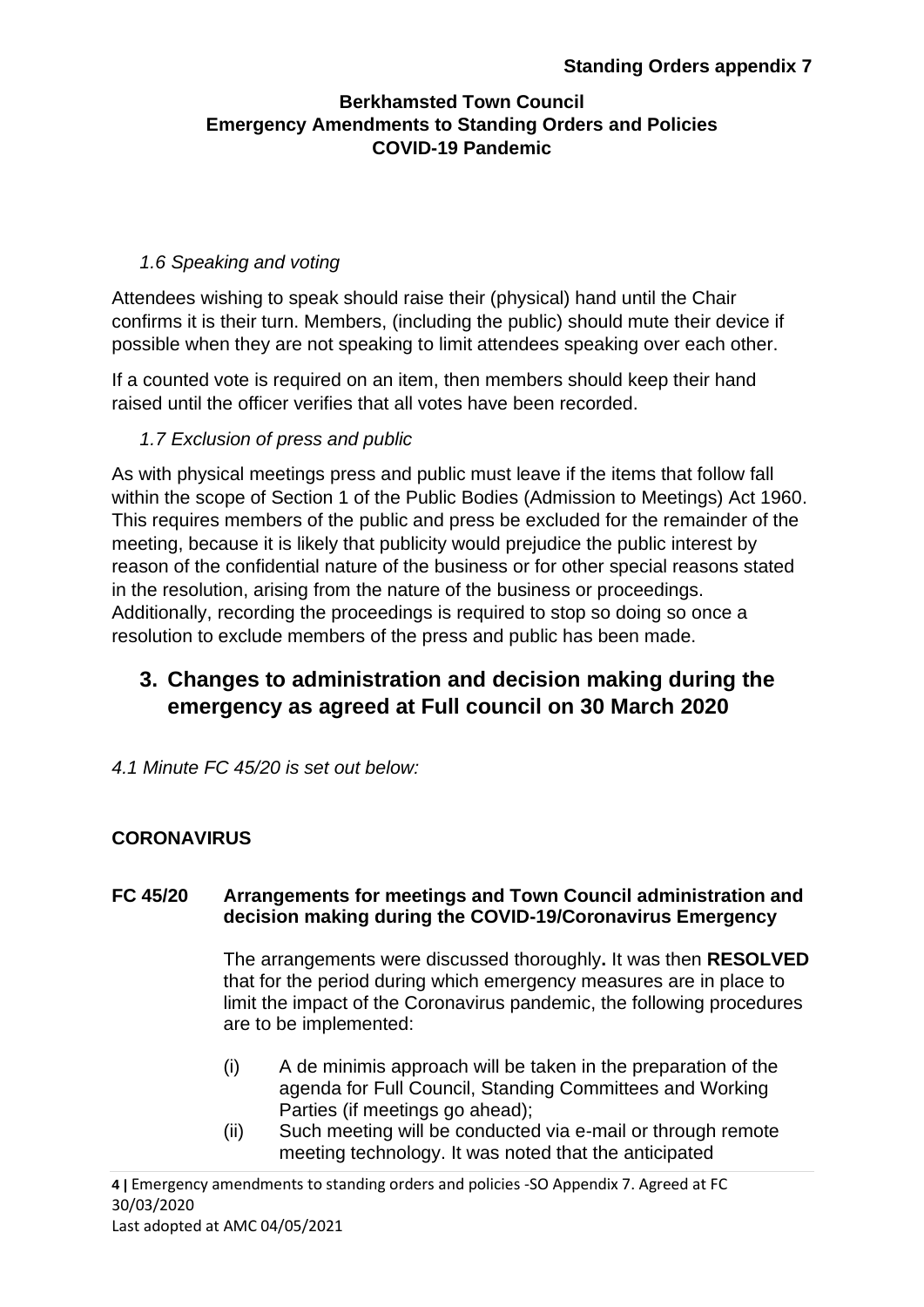government regulations for remote meetings are awaited and advice has been received from NALC regarding meetings;

- (iii) No face to face meetings are to be scheduled;
- (iv) Agenda will be posted on notice boards (if possible) and the website. Each agenda will invite members of the public to e-mail comments to the office for circulation to all councillors in advance of the meeting;
- (v) Minutes will be prepared on the basis of councillor e-mail comments or remote discussions;
- (vi) As per FP 18/20 (ii) arrangements are in place for staff home working as necessary. A new laptop has been ordered. In the light of advice given by the Prime Minister on 23 March 2020, the majority of working will be from home;
- (vii) The Town Clerk will liaise with signatories to ensure that payments are made and is authorised by the Town Council to set up, if possible, payments by direct debit. During cheque signing PPE and social distancing will be employed;
- (viii) Matters that require urgent decision and action will be discussed by the Town Clerk with the Town Mayor and Cllr A Armytage. Following such discussions, the appropriate and agreed action will be taken. All Councillors will be advised by e-mail:
- (ix) Councillors noted that an indication had been given that the deadline for the submissions of the AGAR and accounts would be extended. However, the relevant regulations had still to be enacted. The External Auditors, PKF Littlejohn made the following statement in an e-mail to town and parish clerks dated 24 March:

*"…our instructions for the completion of the 2019/20 AGAR will not be issued until such time as there is more clarity over the implications for smaller authorities.*

*We are in close contact with SAAA and the National Audit Office (NAO) who in turn are in close contact with the Ministry for Housing, Communities and Local Government (MHCLG)…"*

(x) At the time of setting the agenda advice from NALC, HAPTC and HM Government is coming through on a daily basis. Therefore, it is proposed that these measures be reviewed on receipt of future advice and any changes proposed agreed by the Town Clerk, the Town Mayor, Cllr A Armytage and circulated to councillors.

# **4. Grant awards in support of charities, groups and organisations offering community support during the crisis – changes to grant awarding policy for such circumstances agreed at Full Council on 30 March 2020.**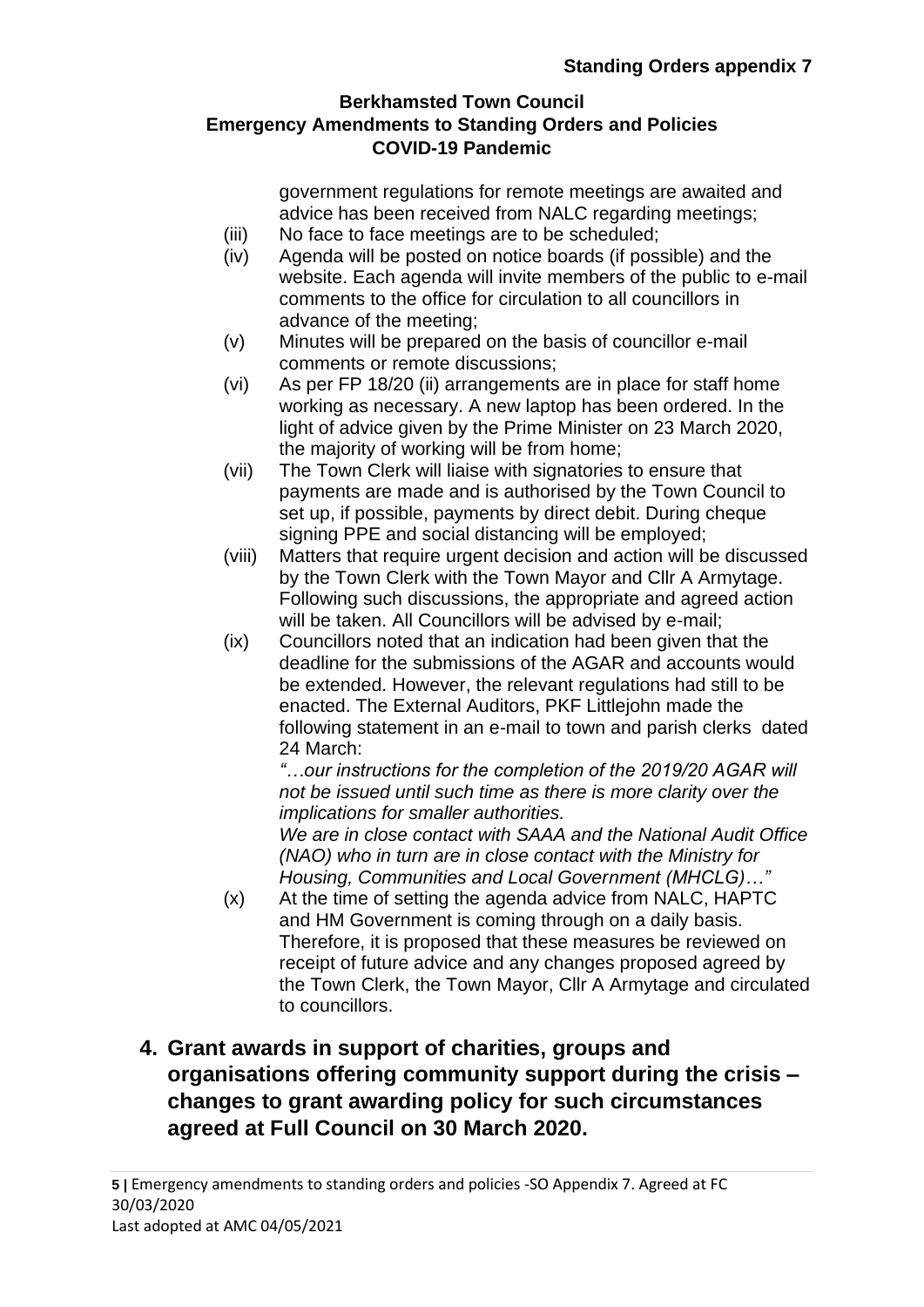#### *5.1 Minute FC 46/20 is set out below:*

**Support for Local Initiatives during coronavirus crisis. Berkhamsted Community Volunteering - Open Door; AgeUK Dacorum, Berkhamsted District Chamber of Commerce and local Facebook group**

(i) It was **noted** that in the last week the Town Clerk has been in discussion with AgeUK Dacorum about the partnership planning that has been taking place to enable volunteers to work together to provide low level needs for people, not just the elderly, affected by self-isolation. Work is still in its early days, but the group is beginning to merge together with members from Open Door, the Berkhamsted Community Facebook Group, Age UK Dacorum and BDCC. A number of people are volunteering but all have to go through a DBS check. A lot of food has been delivered to Open Door for the food bank and the teams are deliberating over what should go into a package. There is also been very good cross communication and people identified who will be allocated a qualified volunteer. There is still a lot of work to be done and a number of unknowns remain, most critically, the total number who will require help;

| Items                                                                    | £              |              |
|--------------------------------------------------------------------------|----------------|--------------|
| Gloves, PPE, sanitisers ad cleaning<br><b>DBS</b> applications<br>needed | 1,000<br>2,300 | assuming 100 |
| <b>ID Cards and badges</b>                                               | 500            |              |
| Freezer for Food Bank at Open Door                                       | 500            |              |
| Printing Stationery and IT                                               | 1,000          |              |
| Insurance                                                                | 700            |              |
| Storage containers                                                       | 300            |              |
| <b>Incidental Expenses</b>                                               | 700            |              |
| Total                                                                    | 7,000          |              |
| Contingency 20%                                                          | 1,400          |              |
| Overall Total                                                            | 8,400          |              |

(ii) The following is an estimate of costs prepared by the group:

(iii) It was **noted** that Cllr Ian Reay (HCC) has already indicated that he would be willing to contribute £7,000 from his locality budget;

**6 |** Emergency amendments to standing orders and policies -SO Appendix 7. Agreed at FC 30/03/2020 Last adopted at AMC 04/05/2021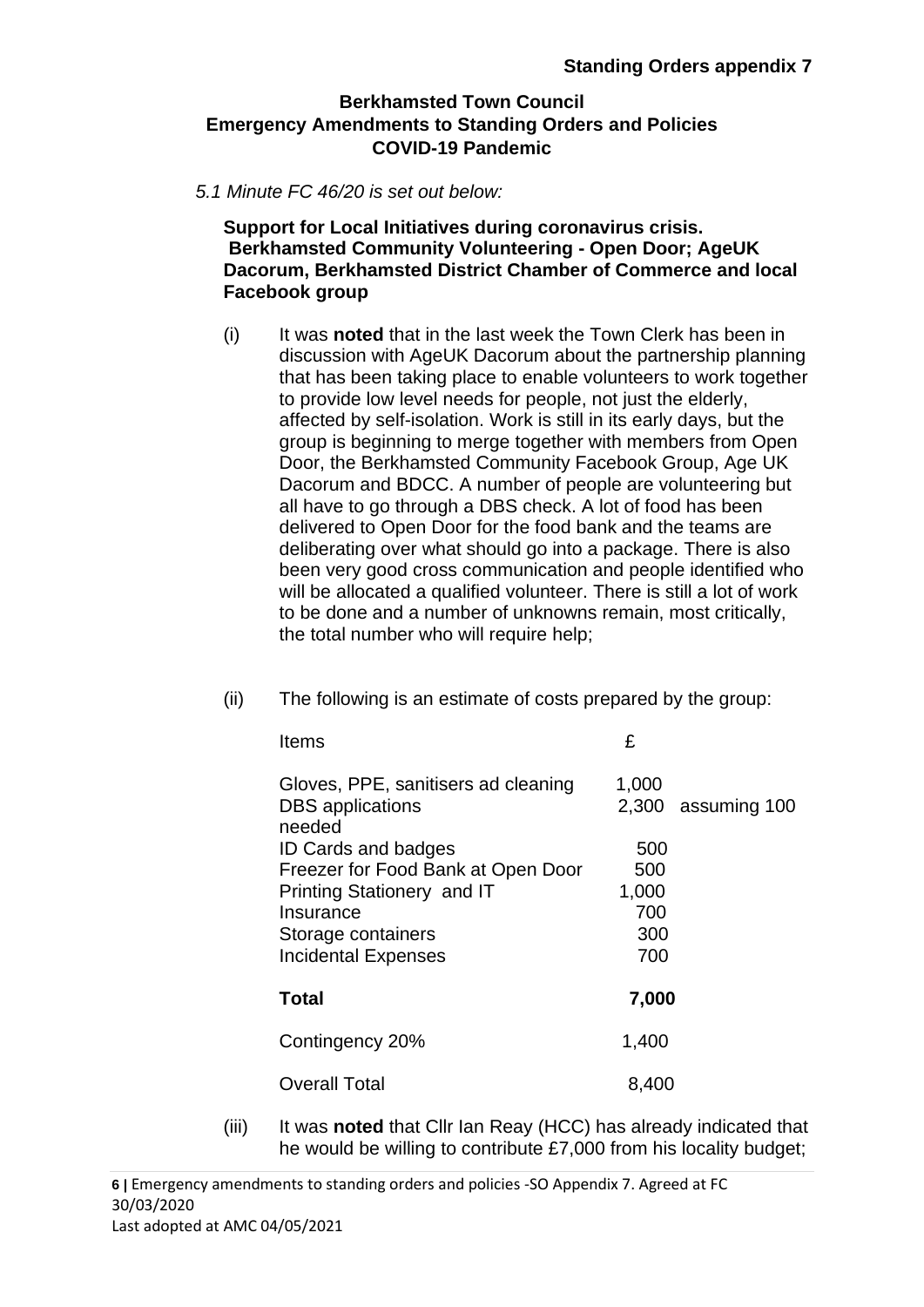- (iv) Following a discussion, it was **RESOLVED** that the Town Council should fund the 20% contingency to be made available as soon as possible (£1,400);
- (v) Councillors then **considered the motion** that the Town Council should, in addition, create a budget of £3,600 that the group can ask to draw from in the future as the situation regarding demand crystallises. Request for funding from this budget would be approved by the Town Clerk in consultation with the Town Mayor and Cllr A Armytage.

Cllr P White put forward an amendment to the above motion and proposed that the Town Council should also create an additional £15,000 budget, to be funded from its reserves, as a provision to support the foodbank project. The funds shall be to fill any shortfall between donations received and demand from local residents, i.e. shall be used to purchase essential food items when donations are insufficient. The funds could be released upon approval by the F&P Committee or Full Council subject to receipt of an operational plan, including potential demand and proposals to meet it, safeguarding procedures and financial oversight procedures. The budget should be released in tranches, as decided by the F & P Committee or Full Council.

During discussion Councillors were very supportive of offering help and the above proposals were carefully considered. The types of foodbank service available were discussed. The organisers had advised the Town Clerk that the criteria for foodbanks generally is that they supply people who cannot afford food. However, there will be older and vulnerable people who do not meet this criteria who will increasingly run out of cash and food. The food bank referred to in (i) and (ii) is to be used for emergencies when a client is unable to access food or daily essentials. This will provide food to ensure older and vulnerable people are not left without food. In parallel a volunteer shopper service is being set up. Councillors also expressed support for earmarking additional funds that could then be requested by community support groups during the crisis, for various activities including food bank provision.

Following a vote (8 for with one abstention) the following was **RESOLVED:**

• As already resolved under FC 46/20 (iv) above the Town Council should fund the 20% contingency to be made available as soon as possible (£1,400) to the local volunteering group via Age UK Dacorum;

**7 |** Emergency amendments to standing orders and policies -SO Appendix 7. Agreed at FC 30/03/2020 Last adopted at AMC 04/05/2021